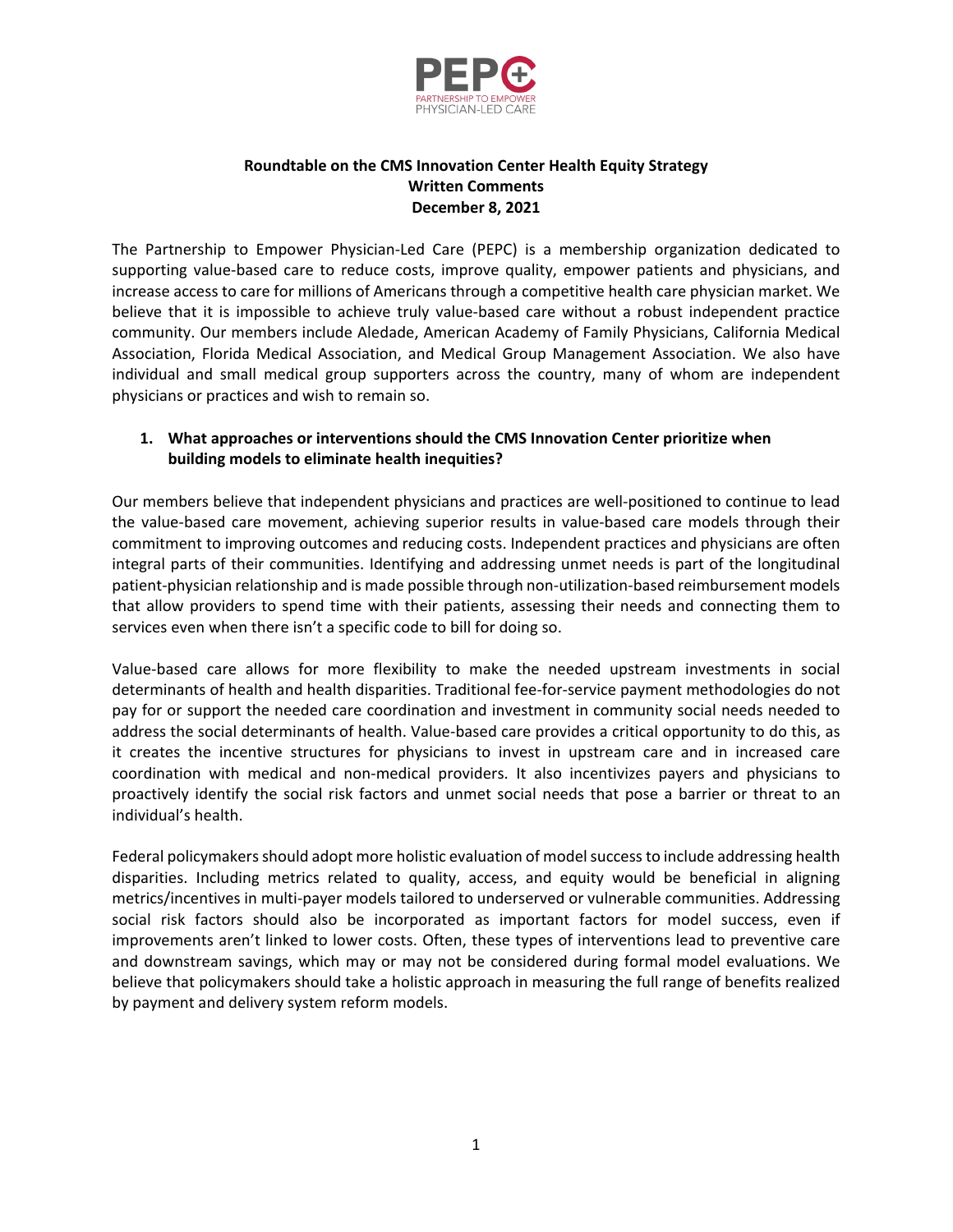

## **2. CMS is currently exploring options for expanding collection of self-reported demographic and social needs data. What could the CMS Innovation Center do to support collection of selfreported data? What are successful approaches for such collection?**

To effectively implement programs that address health disparities and social needs, physicians have to understand the needs of the communities they are serving. Some physicians – including many that participate in value-based care models --- are already screening for social needs indicators. However, it is often not physicians' primary area of expertise. Further, the process for identifying and assessing these needs can be burdensome and is not standardized across physicians. It can also be difficult for practices from a resource and staffing perspective.

Additionally, not all EHR platforms are equipped to screen for social needs data. Some have screening capabilities, but physicians report the questions may be insufficient. Other times EHR platforms may not be equipped at all for social determinants of health screening, forcing physicians to resort to paper collection methods or other digital platforms. This creates problems both from an administrative and privacy standpoint.

Federal policymakers should invest in comprehensive social needs data collection. Data elements used for race, ethnicity, primary language, gender identity, sexual orientation, income status, and other characteristics should be standardized to address disparities in a systematic way throughout the health care system. Physician practices should also be reimbursed to increase intake of these additional screenings which will be critical to addressing social determinants of health; this can be done through value-based payment mechanisms.

Once data has been collected and standardized, data should be used and leveraged to best serve beneficiaries. Web-based platforms that help link individuals to services can be key to making sure beneficiaries receive the services they need that physician practices cannot provide.

## **3. What are the most significant obstacles for safety net providers who want to participate in a CMS Innovation Center or another value-based, accountable care model, and how do you recommend the CMS Innovation Center help these providers overcome these obstacles?**

CMS should consider the unique circumstances of all physicians when developing models, recognizing that models that are appropriate for large hospital-led groups and/or large physician practices may not be appropriate for all. We encourage CMS to design models that provide physicians upfront resources and a glide-path to full risk. For physicians who have never participated in an APM and who may have limited resources, the transition to value-based care may be daunting. However, CMS can take steps to encourage physicians to make the transition, with less risk to physician's livelihoods. We support models like the ACO Investment Model (AIM), and the Community Health Access and Rural Transformation (CHART) Model that provide upfront capital to ACOs who may not have otherwise been able to participate.

We encourage federal policymakers to more intentionally design models from the beginning for underserved communities. Traditionally, APMs have been tested in limited regions. CMS should expand testing all across the country to make sure that APMs work for all Americans. APMs have also historically been focused on Medicare, and changing some aspects to fit the needs of Medicaid and safety-net